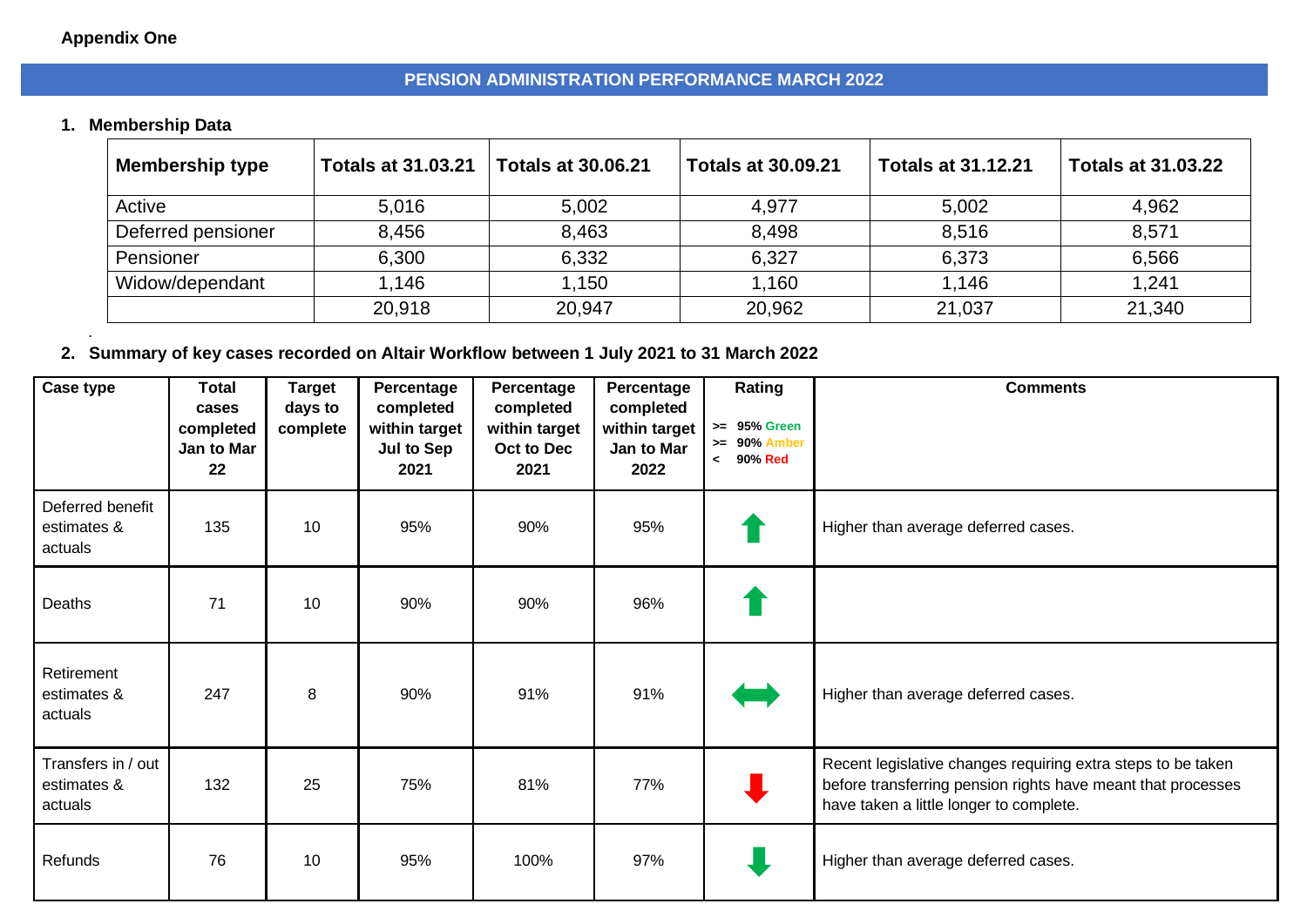## **PENSION ADMINISTRATION PERFORMANCE MARCH 2022**

### **3. Member Self Service Statistics**

| Type of       | <b>Number of</b> | <b>Number of</b> | Number of        | <b>Number of</b> | <b>Number of</b> | Increase since | *Percentage of   |  |
|---------------|------------------|------------------|------------------|------------------|------------------|----------------|------------------|--|
| member        | <b>MSS users</b> | <b>MSS users</b> | <b>MSS users</b> | <b>MSS users</b> | <b>MSS users</b> | 31.12.22       | users by         |  |
|               | at 31.03.21      | at 30.06.21      | at 30.09.21      | at 31.12.21      | at 31.03.22      |                | membership       |  |
|               |                  |                  |                  |                  |                  |                | type at 31.03.22 |  |
| Active        | 1,222            | 1,253            | 1,274            | 1,292            | 1,293            |                | 26.06%           |  |
| Deferred      | 668              | 713              | 798              | 964              | 1,061            | 97             | 12.38%           |  |
| Pensioners    | 937              | 994              | 1,031            | 1,189            | 1,265            | 76             | 19.27%           |  |
| Widow/        | 41               | 41               | 40               | 54               | 53               | $-1$           | 4.27%            |  |
| dependant     |                  |                  |                  |                  |                  |                |                  |  |
| <b>Totals</b> | 2,868            | 3,001            | 3,143            | 3,499            | 3,672            | 173            | 17.21%           |  |

[Member Self-Service](https://pensions.lambeth.gov.uk/) (MSS) is an on-line platform to enable pension scheme members to access details about their LGPS pension rights.

*\*Membership: 4,962 actives; 8,571 Deferred Pensioners; 6,566 Pensioners; 1,241 Widow/dependants.*

A summary of activity that compares the periods to 2022 is given in the table below.

| <b>Activities</b>        | to Mar<br>2021 | to Jun<br>2021 | to Sep<br>2021 | to Dec<br>2021 | Jan 2021 Apr 2021 Jul 2021 Oct 2021 Jan 2022<br>to Mar<br>2022 |
|--------------------------|----------------|----------------|----------------|----------------|----------------------------------------------------------------|
|                          |                |                |                |                |                                                                |
| Number of log ins        | 1,089          | 1,668          | 1,832          | 1,293          | 1,705                                                          |
| First Time Logins        | 126            | 127            | 248            | 97             | 142                                                            |
| Incorrect passwords      | 286            | 311            | 383            | 278            | 327                                                            |
| Usernames not recognised | 431            | 573            | 1,119          | 1,119          | 672                                                            |
| Disabled accounts        | 65             | 65             | 94             | 55             | 55                                                             |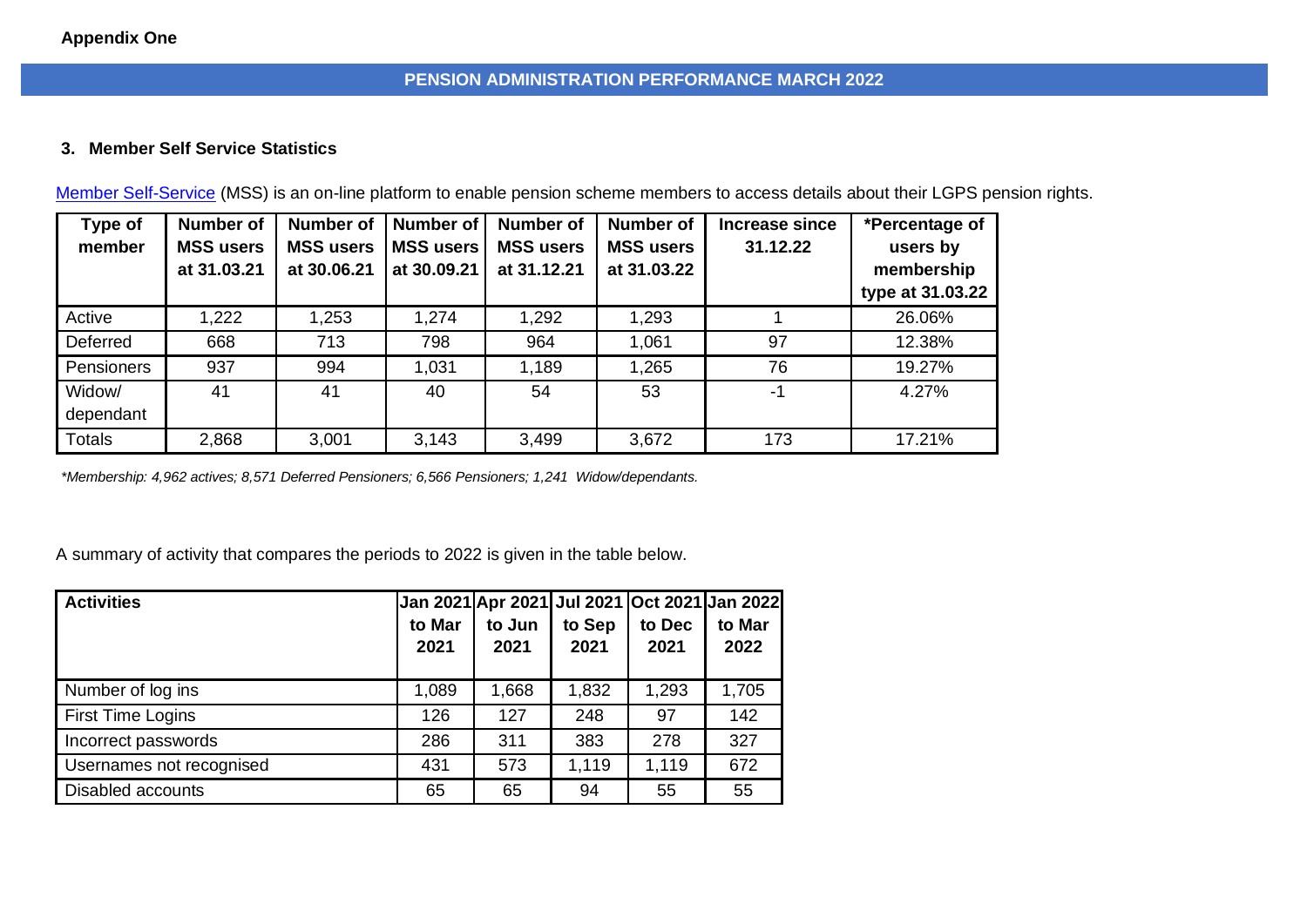#### **Appendix One**

### **PENSION ADMINISTRATION PERFORMANCE MARCH 2022**

#### **4. Lambeth Pension Fund [website](https://www.lgpslambeth.org/) statistics during 2021-22**



| <b>Month</b>           | <b>APR</b> | <b>MAY</b> | <b>JUN</b> | <b>JUL</b> | <b>AUG</b> | <b>SEP</b> | <b>OCT</b> | <b>NOV</b> | <b>DEC</b> | <b>JAN</b> | <b>FEB</b> | <b>MAR</b> |
|------------------------|------------|------------|------------|------------|------------|------------|------------|------------|------------|------------|------------|------------|
| <b>Visits</b>          | 350        | 359        | 454        | 392        | 657        | 450        | 55         | $*5$       | *8         | 41         | 56         | 62         |
| <b>New</b>             |            |            |            |            |            |            |            |            |            |            |            |            |
| <b>Visits</b>          | 267        | 291        | 355        | 313        | 540        | 364        | 42         | 5          | 8          | 35         | 53         | 60         |
| Page                   |            |            |            |            |            |            |            |            |            |            |            |            |
| <b>Views</b>           | 442        | 454        | 571        | 460        | 798        | 531        | 72         | 5          | 8          | 78         | 68         | 81         |
| Visits by traffic type |            |            |            |            |            |            |            |            |            |            |            |            |
| <b>Direct</b>          | 39.10%     | 47.40%     | 55.50%     | 59.20%     | 60.30%     | 54.40%     | 54.50%     | 100%       | 87.50%     | 88.00%     | 94.60%     | 95.00%     |
| Organic                | 58.90%     | 51.80%     | 42.10%     | 39.30%     | 26.50%     | 42.00%     | 45.50%     | $0\%$      | 0%         | 10%        | 4%         | 3%         |
| Referral               | 2%         | 0.80%      | 2.40%      | .50%       | 13.20%     | 3.60%      | 0%         | 0%         | 12.50%     | 2%         | .40%       | 2.00%      |

**\*Visits by traffic type – see below definitions:**

**Direct** – Users who come to the website directly by typing in the web address (or using a favourite).

**Organic Traffic** – Users who come to the website from natural search engine results.

**Referral -** Visitors that landed on the website through a link on another website, such as Facebook or a site that references a blog article.

**\*\*** There was an issue with the website statistics in these months, which the website provider has resolved although site visit numbers still appear to be low.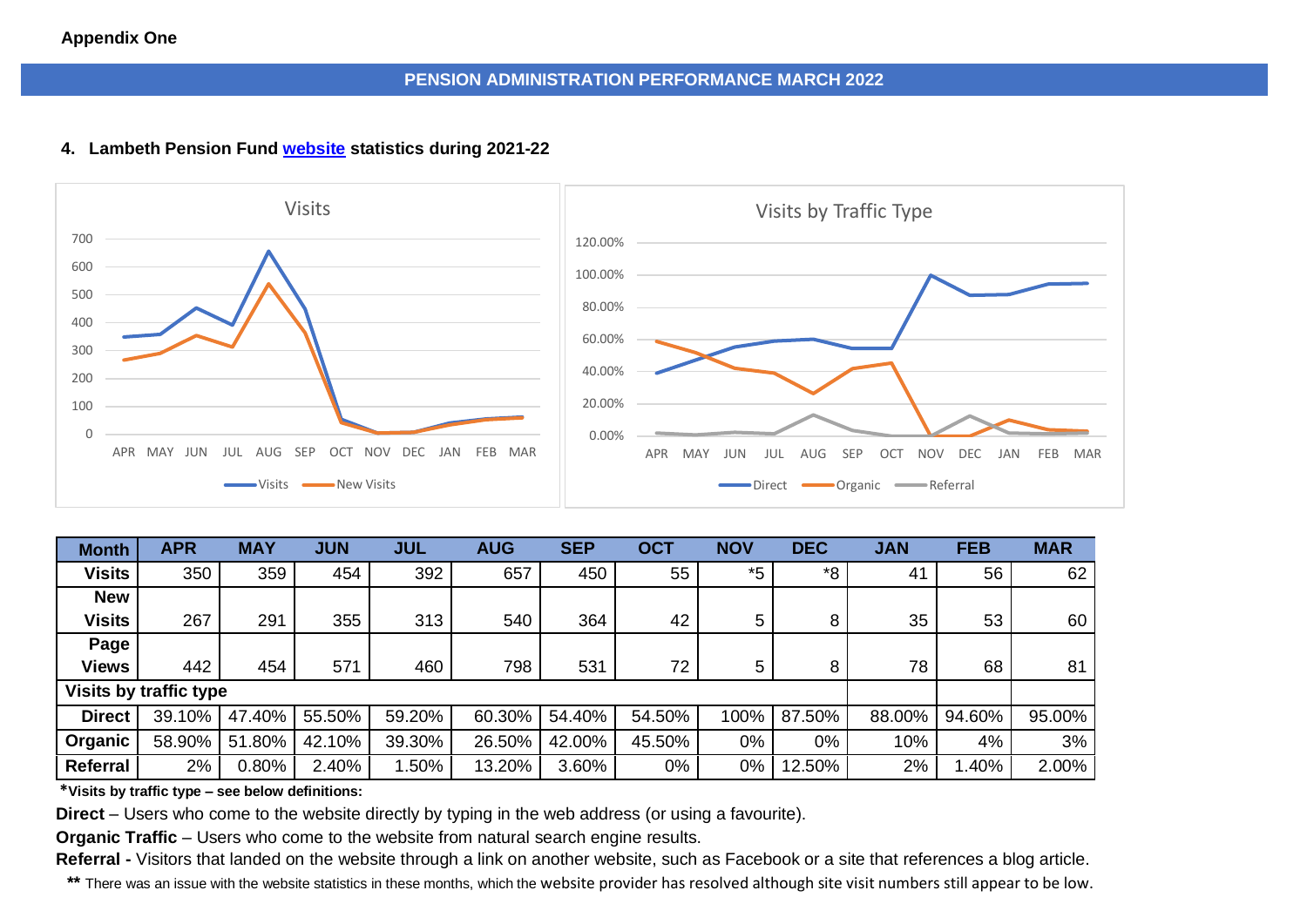#### **PENSION ADMINISTRATION PERFORMANCE MARCH 2022**

#### **5. Complaints and Compliments**

| <b>Complaint</b>                                                                                                            | Response                                                                                                                     | <b>Open/Closed</b> |
|-----------------------------------------------------------------------------------------------------------------------------|------------------------------------------------------------------------------------------------------------------------------|--------------------|
| Pensioner unhappy at reduction applied to his pension<br>from April 2022 as a result of the GMP reconciliation<br>exercise. | Explained that by law we must reduce the pension, reiterating the sympathetic approach<br>taken not recover the overpayment. | Closed             |

#### **Compliment**

Email from member thanking SL for her diligence in spotting an error he had made with his sort code for payment to be made and contacting him to rectify showing care in managing his pension.

Member phoned to speak to a manager to say what fantastic service she had received from KG, she was very kind and went above and beyond to both resolve the member's query and also reassure her that the necessary action had been taken.